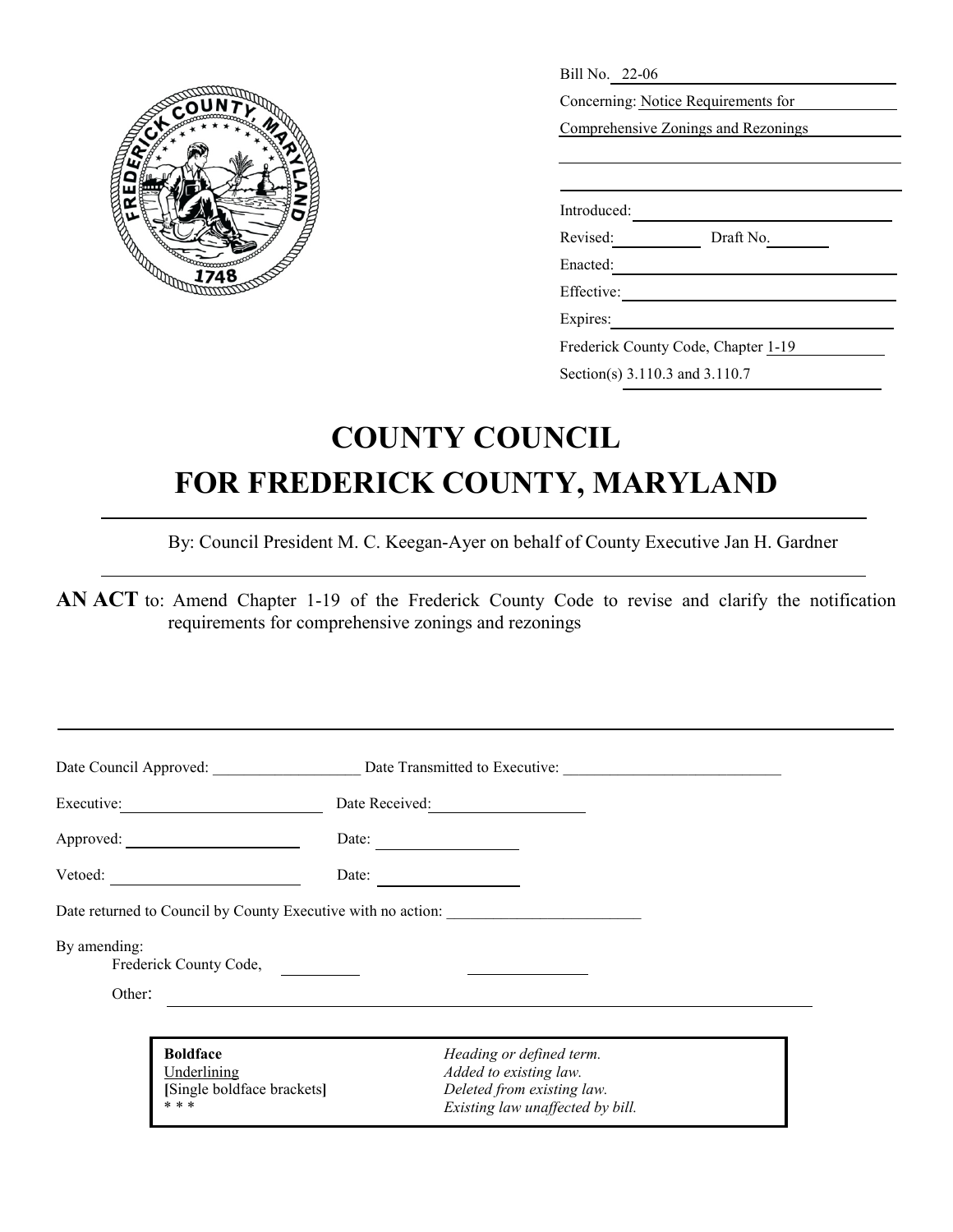|                | Bill No. 22-06                                                                          |
|----------------|-----------------------------------------------------------------------------------------|
| $\overline{2}$ | The County Council of Frederick County, Maryland, finds it necessary and appropriate to |
| 3              | amend Chapter 1-19 of the Frederick County Code to revise and clarify the notification  |
| 4              | requirements for comprehensive zonings and rezonings.                                   |
| 5              |                                                                                         |
| 6              | NOW, THEREFORE, BE IT ENACTED BY THE COUNTY COUNCIL OF                                  |
| 7              | FREDERICK COUNTY, MARYLAND, that the Frederick County Code be, and it is hereby,        |
| 8              | amended as shown on the attached Exhibit 1.                                             |
| 9              |                                                                                         |
| 10             |                                                                                         |
| 11             |                                                                                         |
| 12             |                                                                                         |
| 13             | M. C. Keegan-Ayer, President                                                            |
| 14             | County Council of Frederick County,                                                     |
| 15             | Maryland                                                                                |
| 16             |                                                                                         |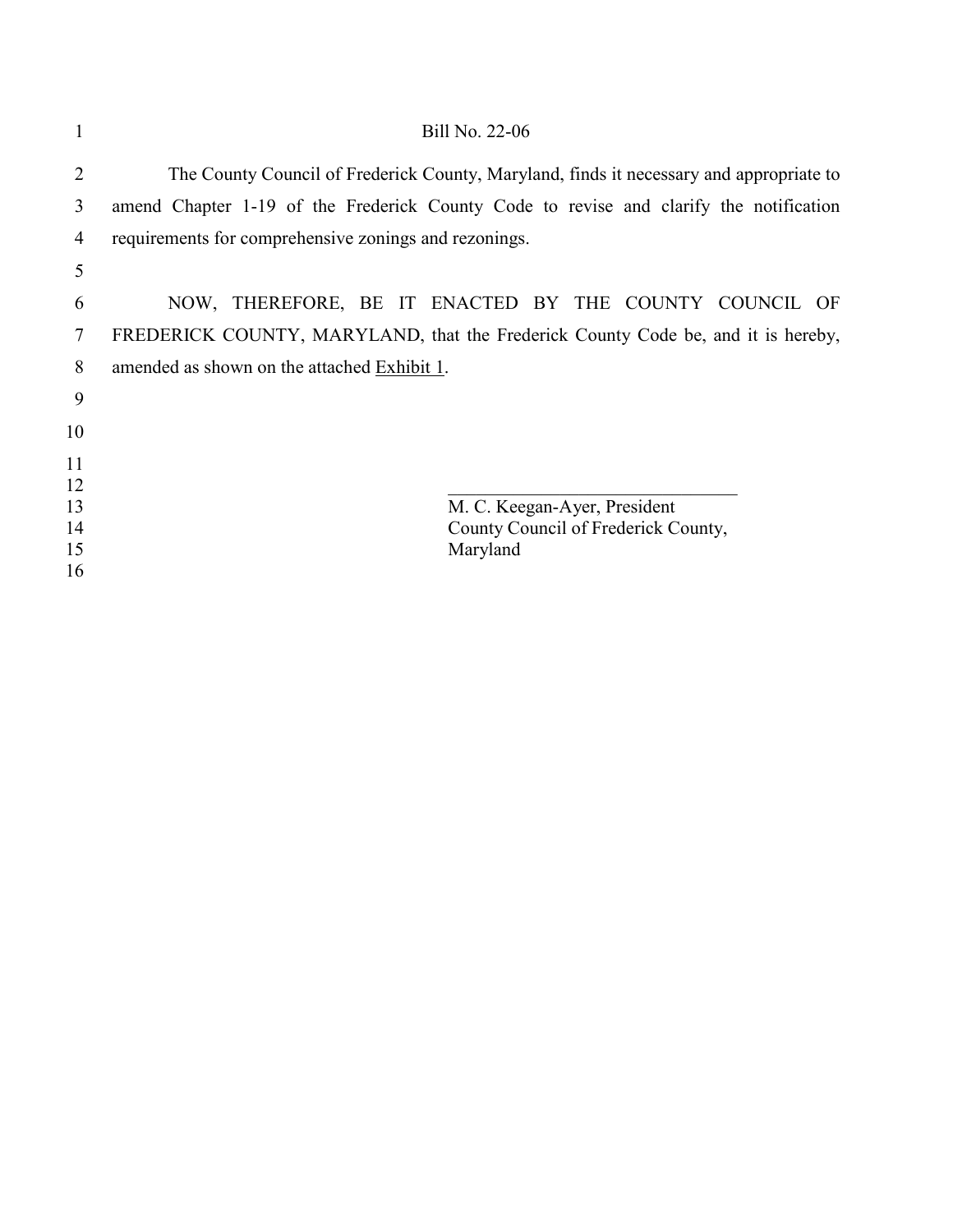

## 2 **§ 1-19-3.110.3. REVIEW AND APPROVAL PROCEDURES.**

3 (A) Planning Commission.

4 (1) An application for an individual zoning map amendment or a floating zone reclassification shall be reviewed by the Community Development Division staff which shall prepare a report and recommendation to the Planning Commission. After completion of this staff report the application shall be presented to the Planning Commission for consideration.

8 (2) Within 90 days after acceptance of the application by the Zoning Administrator, the Planning Commission shall hold a public hearing on the application for individual zoning map amendment or floating zone reclassification. The Planning Commission shall forward its recommendation to the County Council within 62 days of its first public hearing. A failure to make a recommendation within 62 days of the first public hearing shall be deemed as providing no recommendation on the request.

14 (B) County Council.

15 (1) The County Council shall hold a public hearing on the application for an individual zoning 16 map amendment or floating zone reclassification.

17 (2) Any person shall have the right to submit oral and/or written testimony at the hearing.

18 (3) An application for individual zoning map amendment or floating zone reclassification 19 shall be deemed denied if the County Council has not approved the application within 90 days of 20 the conclusion of the public hearing.

21 (C) Public notice.

22 (1) Sign(s). The applicant shall place a sign on the property proposed to be reclassified, 23 within 10 feet of each property line that abuts a public road. If the property does not abut a public 24 road, a sign shall be placed in such a manner so that it may be most readily seen by the public.

25 (a) The Zoning Administrator shall provide the required sign(s).

26 (b) The sign(s) shall be placed on the property at least 30 days prior to the public hearing 27 of the Planning Commission or County Council on the zoning map amendment.

28 (c) The sign(s) shall be affixed to a rigid board, protected from the weather, and maintained 29 at all times by the applicant.

30 (d) The applicant shall file an affidavit certifying that the sign(s) has been posted and 31 maintained for the required period of time.

Underlining *indicates matter added to existing law.*

[Single boldface brackets**]** *indicates matter deleted from existing law.*

*<sup>\*\*\*</sup> - indicates existing law unaffected by bill.*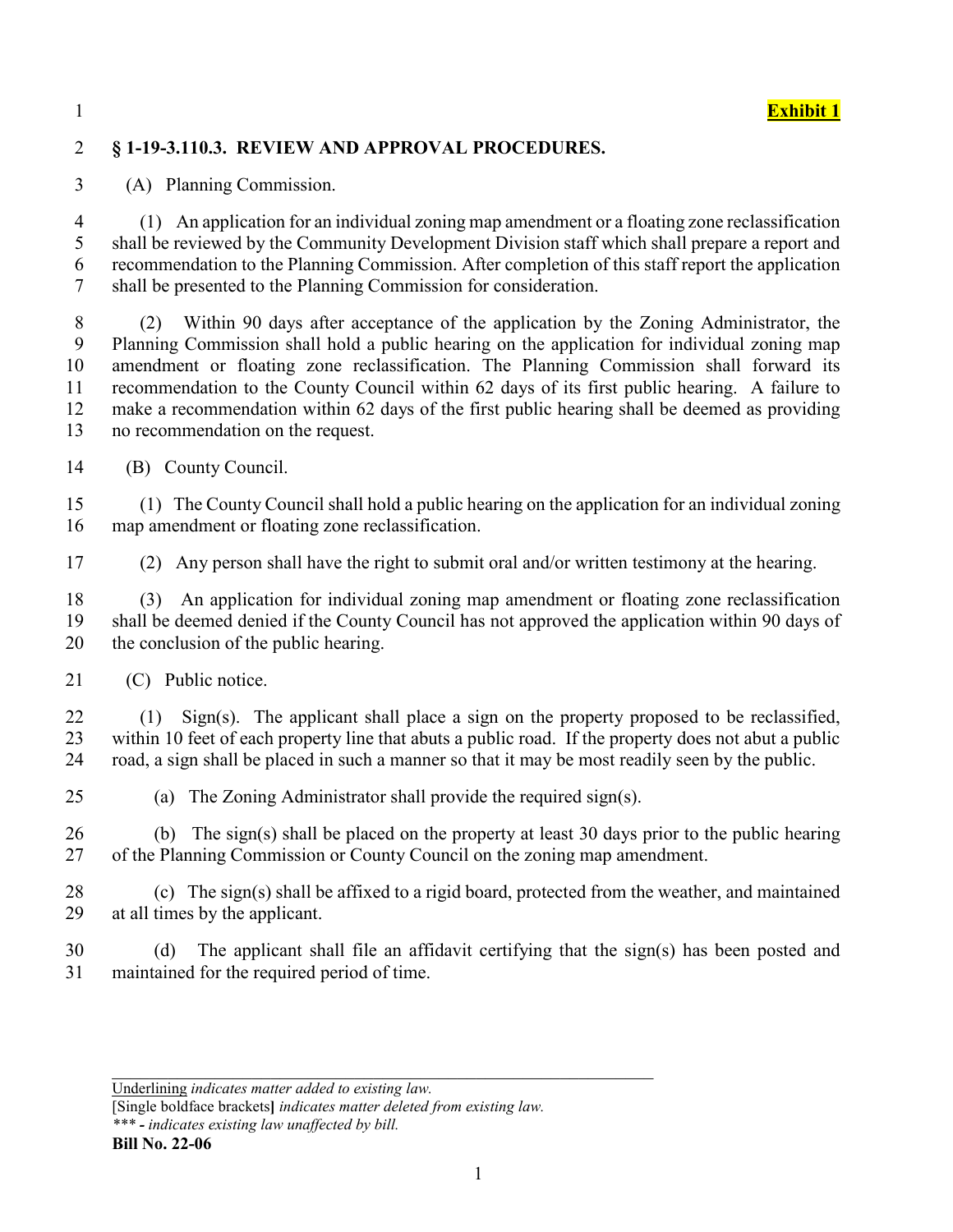1 (e) If any person removes or tampers with a posted sign(s) during the above 30 day posting period, that person, upon conviction, shall be guilty of a misdemeanor, as provided in § 1-19- 2.220.

4 (2) Mail. The Zoning Administrator will make a good faith effort to notify the owners of all properties adjoining a property for which an application for zoning map amendment or floating zone reclassification application has been accepted. Such notice shall be by first class mail at least 14 days prior to such public hearing and contain the date, time, place and nature of any public hearing to be held concerning the application. The failure of the property owner to receive the mailing shall not invalidate the approval of the zoning map amendment or floating zone reclassification.

11 (a) Adjoining property owners shall include the owners of properties immediately contiguous to the applicant's property as well as those separated by streets, railroads, or other rights-of-way as set forth in § 1-19-3.110.2(C)(5).

14 (b) Appearance by a property owner at the public hearing shall constitute a waiver of any defect in this notice requirement.

16 (3) Newspaper. Notice of the time and place of the County Council public hearing, together with a summary of the proposed zoning map amendment or floating zone reclassification shall be published in at least 1 newspaper of general circulation in Frederick County once each week for 2 successive weeks with the first such publication of notice at least 14 days prior to the hearing.

20 (4) The Zoning Administrator shall have the authority to postpone a public hearing if the applicant has not complied with the requirements for posting of property as detailed in this section.

 $****************$ 

## **§ 1-19-3.110.7. SPECIAL PROVISIONS FOR COMPREHENSIVE ZONING OR REZONING.**

25 In the case of a comprehensive zoning or rezoning, the following review and approval procedures shall apply.

27 (A) The Planning Commission shall hold a public hearing and cause notice of the hearing to be published in a newspaper of general circulation in the county in accordance with § 1-19-3.110.3. The Planning Commission shall forward a recommendation to the County Council within 62 days of the first public hearing.

31 (B) The County Council shall hold a public hearing and cause notice of the hearing to be published in accordance with § 1-19-3.110.3. Any person shall have the right to submit oral and/or written testimony at the hearing.

34 (C) The following additional public notice requirements shall apply for all properties for which a change in zoning is requested by the property owner **[**or by the County**]:**

[Single boldface brackets**]** *indicates matter deleted from existing law.*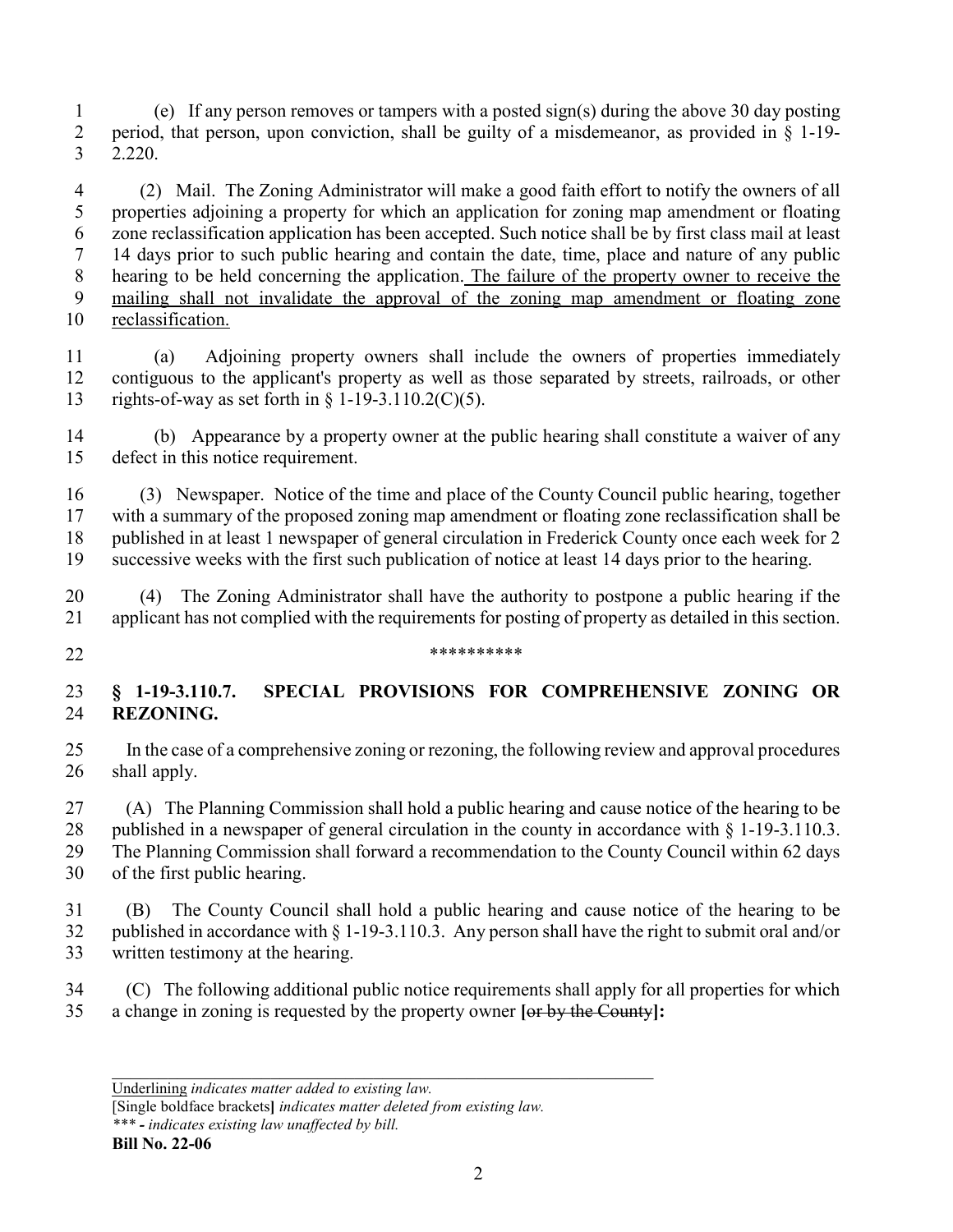- 1 (1) Sign(s). The **[**County or the**]** property owner **[**, depending on which party requested the change,**]** shall place a sign on each property, within 10 feet of each property line that abuts a public road. If the property does not abut a public road, a sign shall be placed in such a manner so that it may be most readily seen by the public.
- 5 (a) The sign(s) shall be placed on each property at least 30 days prior to the Planning Commission public hearing and at least 30 days prior to the County Council public hearing.
- 7 (b) The sign(s) shall be affixed to a rigid board, protected from the weather, and maintained at all times by the **[**County or the**]** property owner**[**, depending on which party requested the change**].**
- 10 (c) If any person removes or tampers with a posted sign(s) during the above 30 day posting period, that person, upon conviction, shall be guilty of a misdemeanor, as provided in § 1-19- 2.220.
- 13 (2) Mail. The Division of Planning and Permitting will make a good faith effort to notify the owners of all properties adjoining a property subject to rezoning. Such notice shall be sent by first class mail at least 14 days prior to the Planning Commission public hearing and at least 14 prior to the County Council public hearing. The notice shall contain the date, time, place, and nature of the public hearing. The failure of the property owner to receive the mailing shall not invalidate the approval of the comprehensive zoning or rezoning.
- 19 (a) Adjoining property owners shall include the owners of properties immediately contiguous to the subject property as well as those separated by streets, railroads, or other rights-21 of-way as set forth in  $\S 1-19-3.110.2(C)(5)$ .
- 22 (b) Appearance by a property owner at the public hearing shall constitute a waiver of any defect in this notice requirement.
- (D) The following additional public notice requirements shall apply for all properties for which a change in zoning is requested by the County:
- 26 (1) Sign(s). The County shall place a sign on each property, within 10 feet of each property line that abuts a public road. If the property does not abut a public road, a sign shall be placed in such a manner so that it may be most readily seen by the public. However, if multiple, adjoining properties are the subject of a comprehensive rezoning, the County may post such signs at intervals it deems appropriate to be most readily seen by the public.
- 31 (a) The sign(s) shall be placed at least 30 days prior to the Planning Commission public hearing and at least 30 days prior to the County Council public hearing.
- 33 (b) The sign(s) shall be affixed to a rigid board, protected from the weather, and maintained at all times by the County.

Underlining *indicates matter added to existing law.*

[Single boldface brackets**]** *indicates matter deleted from existing law. \*\*\* - indicates existing law unaffected by bill.*